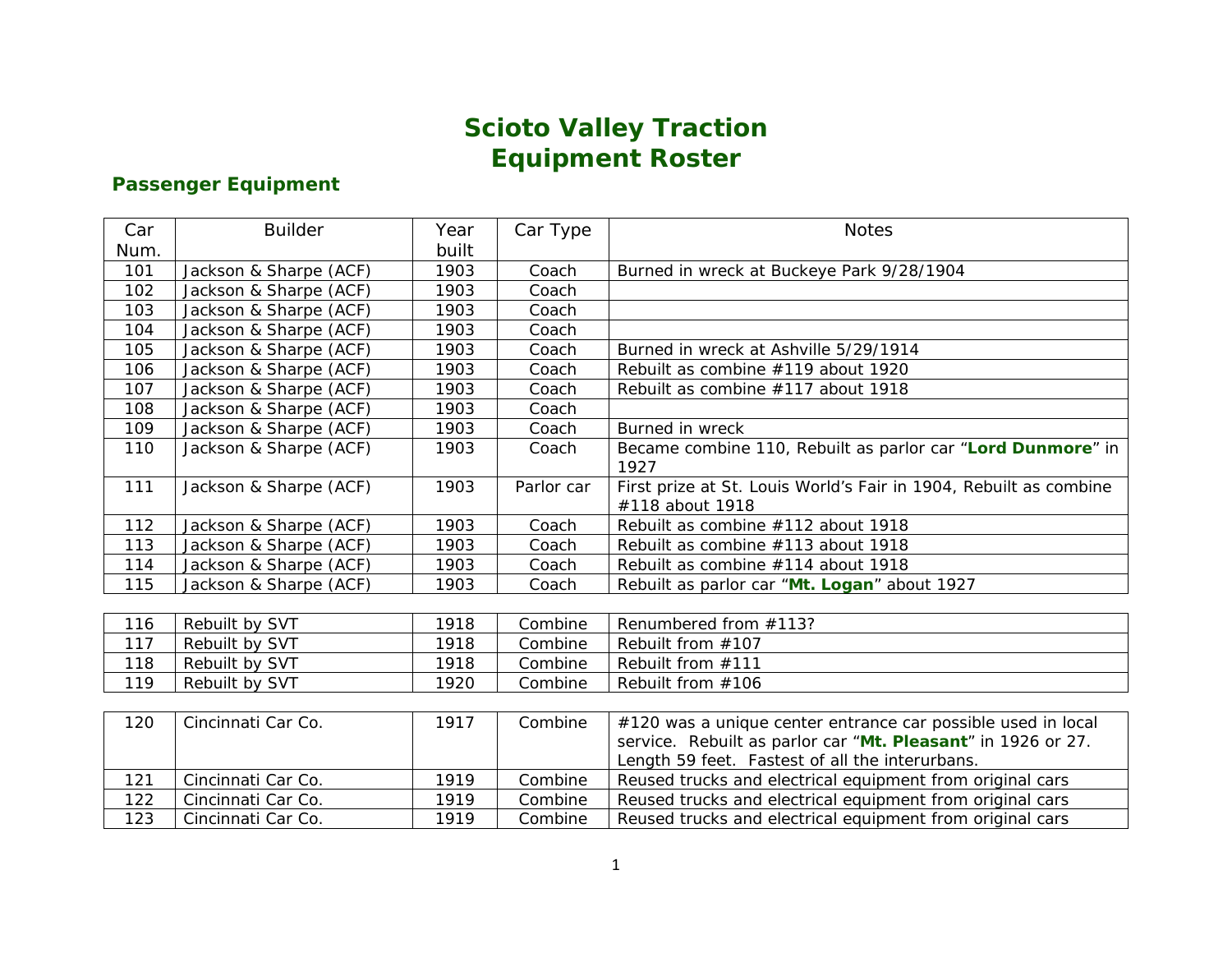| 24 | Car Co.<br>Cincinnati | 010 | Combine | s and electrical equipment from original cars<br>Reused trucks |
|----|-----------------------|-----|---------|----------------------------------------------------------------|
|    |                       |     |         |                                                                |

| 200 | Jackson & Sharpe (ACF) | 1919 | Trailers        | Converted to a trailer when #121-124 were purchased.    |
|-----|------------------------|------|-----------------|---------------------------------------------------------|
| 201 | Jackson & Sharpe (ACF) | 1919 | <b>Trailers</b> | Converted to a trailer when $#121-124$ were purchased.  |
| 202 | Jackson & Sharpe (ACF) | 1919 | Trailers        | Converted to a trailer when $\#121-124$ were purchased. |
| 203 | Jackson & Sharpe (ACF) | 1919 | Trailers        | Converted to a trailer when $\#121-124$ were purchased. |

### **Freight Equipment**

| Car  | <b>Builder</b>         | Year     | Car Type   | <b>Notes</b>                                             |
|------|------------------------|----------|------------|----------------------------------------------------------|
| Num. |                        | built    |            |                                                          |
| 11   | Jackson & Sharpe (ACF) |          | Frt. Motor | Burned in wreck at Buckeye Park 9/28/1904                |
| 12   | Jackson & Sharpe (ACF) |          | Frt. Motor | Renumbered #40                                           |
| 41   | Jackson & Sharpe (ACF) |          | Frt. Motor | Scraped in 1930                                          |
| 42   | Jackson & Sharpe (ACF) |          | Frt. Motor | Scraped in 1930                                          |
| 43   | Cincinnati Car Co.     | Abt 1919 | Frt. Motor | Renumbered #41 per Harriet Wilson. Photos from OML&P era |
|      |                        |          |            | still show number as 43.                                 |

|  |  |  |  | car<br>00L | half flat car.<br>Half box car. | Converted from a freight<br>trailer |
|--|--|--|--|------------|---------------------------------|-------------------------------------|
|--|--|--|--|------------|---------------------------------|-------------------------------------|

| 50 | Frt. Trailer |                   |
|----|--------------|-------------------|
| 51 | Frt. Trailer |                   |
| 52 | Frt. Trailer | Length $-34$ feet |
| 53 | Frt. Trailer | Length $-34$ feet |
| 54 | Frt. Trailer | Length $-34$ feet |
| 55 | Frt. Trailer |                   |
| 56 | Frt. Trailer | Length $-36$ feet |
| 57 | Frt. Trailer | Length $-36$ feet |
| 58 | Frt. Trailer | Length $-36$ feet |
| 59 | Frt. Trailer | Length $-36$ feet |
| 60 | Frt. Trailer | Length $-36$ feet |
| 61 | Frt. Trailer | Length $-36$ feet |
| 62 | Frt. Trailer | Length $-42$ feet |
| 63 | Frt. Trailer | Length $-42$ feet |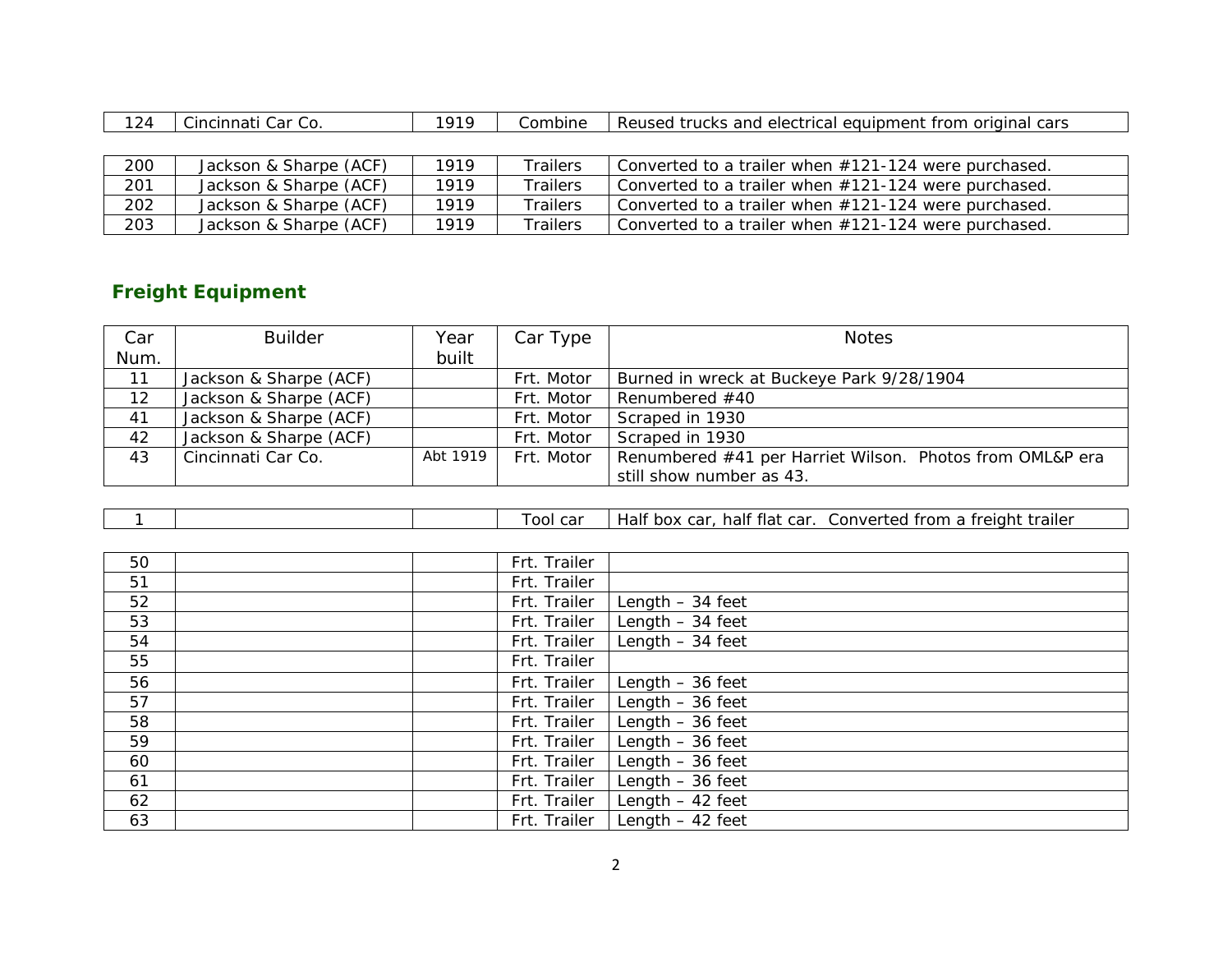| 64 |  | Trailer<br>- Frt. | Length $-42$ feet |
|----|--|-------------------|-------------------|
| 65 |  | Frt. Trailer      | Length $-42$ feet |
| 66 |  | Frt. Trailer      | Length $-42$ feet |
| 67 |  | Frt. Trailer      | Length $-42$ feet |

| 500 | Ballast car | Length - 34 feet  |
|-----|-------------|-------------------|
| 501 | Ballast car | Length $-34$ feet |
| 502 | Ballast car | Length $-34$ feet |
| 503 | Ballast car | Length $-34$ feet |
| 504 | Ballast car | Length $-34$ feet |
| 505 | Ballast car | Length $-34$ feet |
| 506 | Ballast car | Length $-34$ feet |
| 507 | Ballast car | Length $-34$ feet |

| 600 | Flat car |  |
|-----|----------|--|
| 601 | Flat car |  |
| 602 | Flat car |  |
| 603 | Flat car |  |
| 604 | Flat car |  |
| 605 | Flat car |  |
| 606 | Flat car |  |

### **Notes:**

The SVT never had a line car, snow plow or snow sweeper. Per Master Mechanic George Stiles when it snowed "What the cars could not push out, the section [hands] had to sweep out with brooms."

Cars numbered 101-115 were equipped with four 125 hp motors, weight 44 tons and used Type M train control.

There were four unpowered passenger trailers numbered #200-203. When the all steel combines #120-124 were purchased in 1917 trucks and electrical equipment from some of the original wooden cars were used for the new cars and the old cars became unpowered trailers.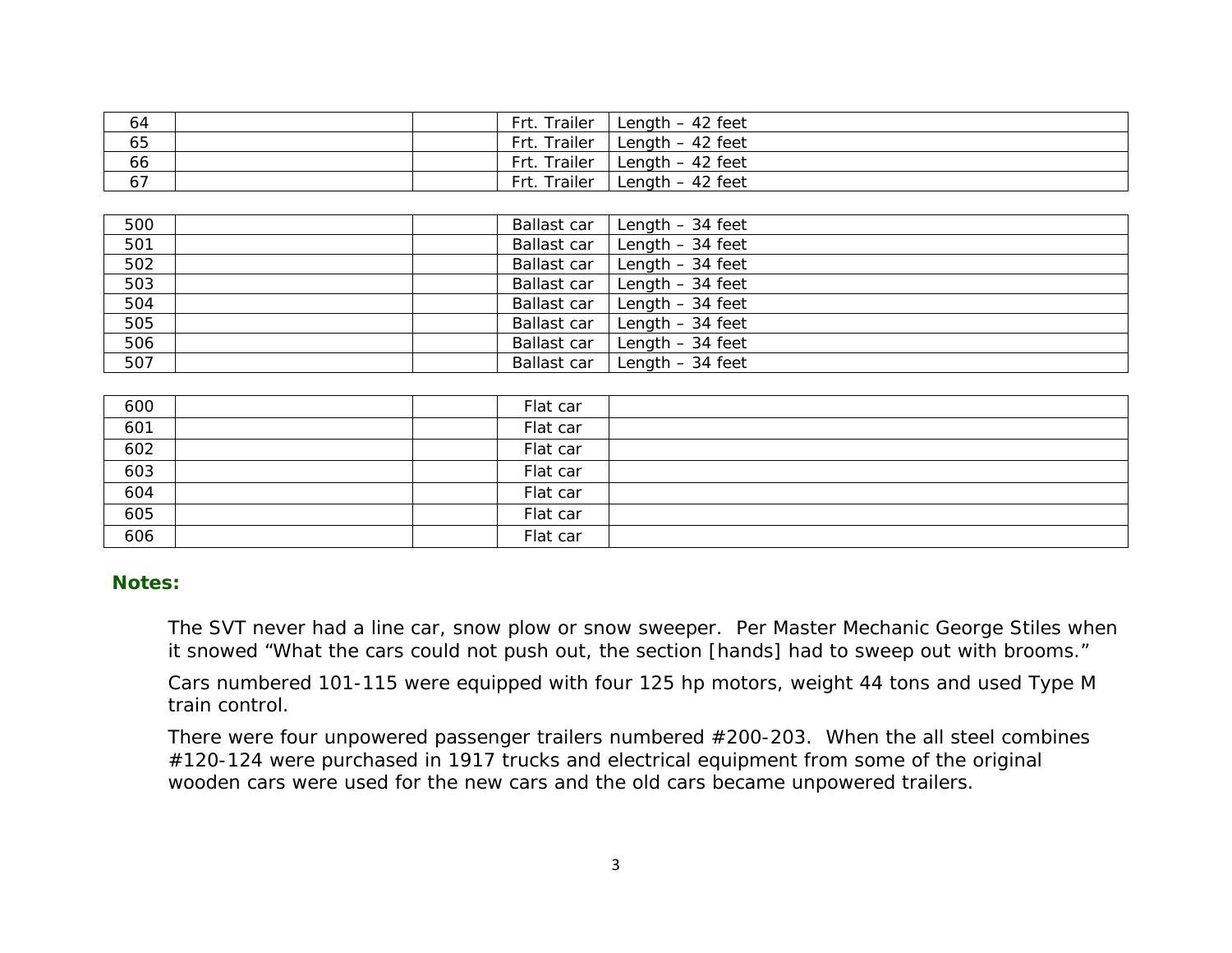Freight motors #40 and 41 were replaced by Springfield Suburban Railway steeple cabs #500 and  $#511$ . The Steeple cabs were in turn replaced by a diesel  $#512$ .

In 1925 two 25 ton steeple cab locomotives, #1 and #2, were built at the Columbus Railway Power and Light Co. shops at Kelton Avenue for use at the Picway Power Plant. The Picway Power Plant was served by the SVT and later the Ohio Midland Light & Power Co.

The Jackson & Sharp plant of American Car and Foundry (ACF) was located at Wilmington, Delaware.

# Pullman Green Body | Maroon Windows, Doors, and Roof Gray Trucks Black Undercarriage | Imitation Gold Lettering & Numbers

### **Original SVT Car Colors**